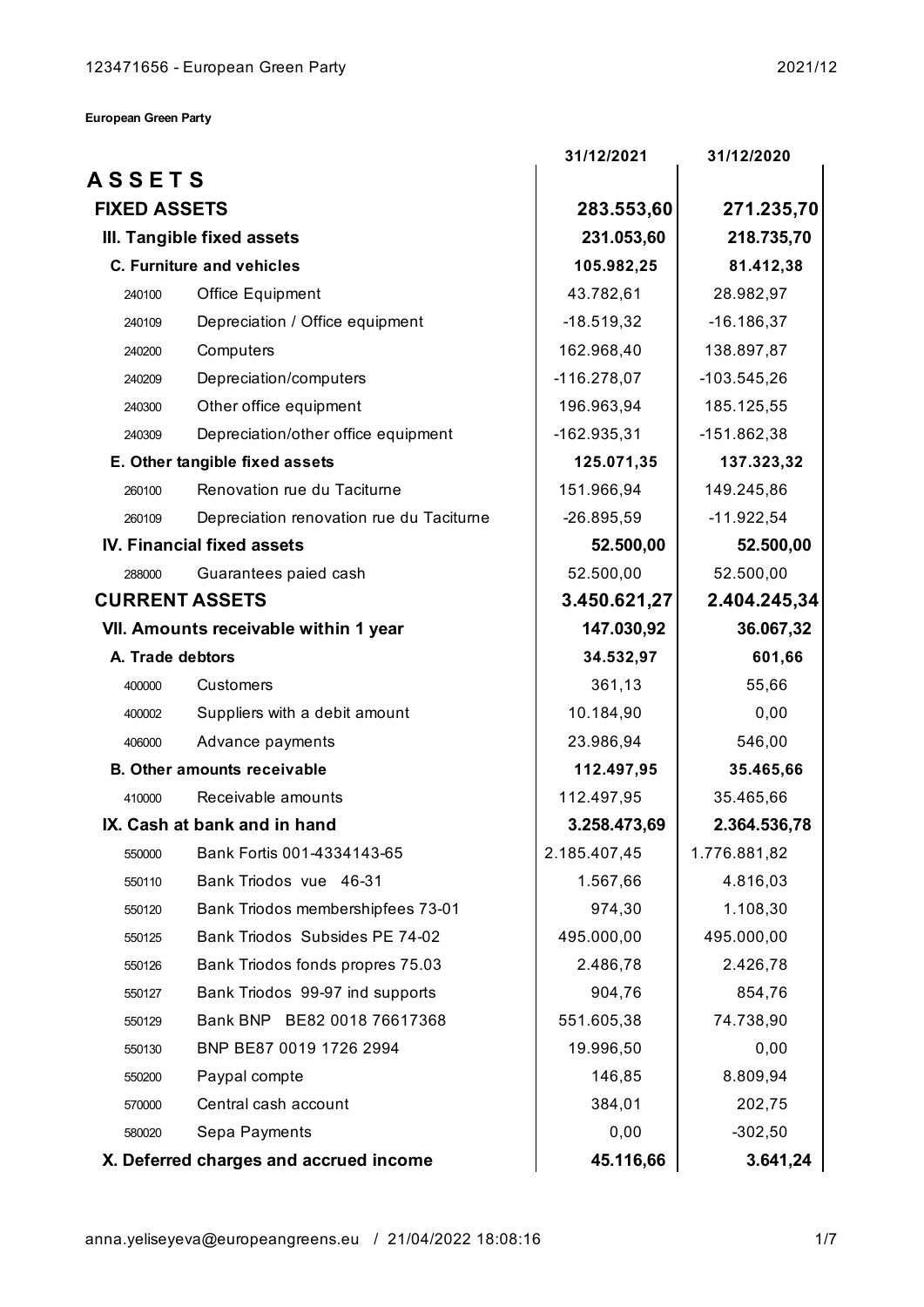÷,

| 490000 | deferred charges | 44.894,16 | 3.591,24 |
|--------|------------------|-----------|----------|
| 491000 | accrued income   | 222,50    | 50,00    |

| <b>Total Assets</b> | 3.734.174,87 | 2.675.481,04 |
|---------------------|--------------|--------------|
|                     |              |              |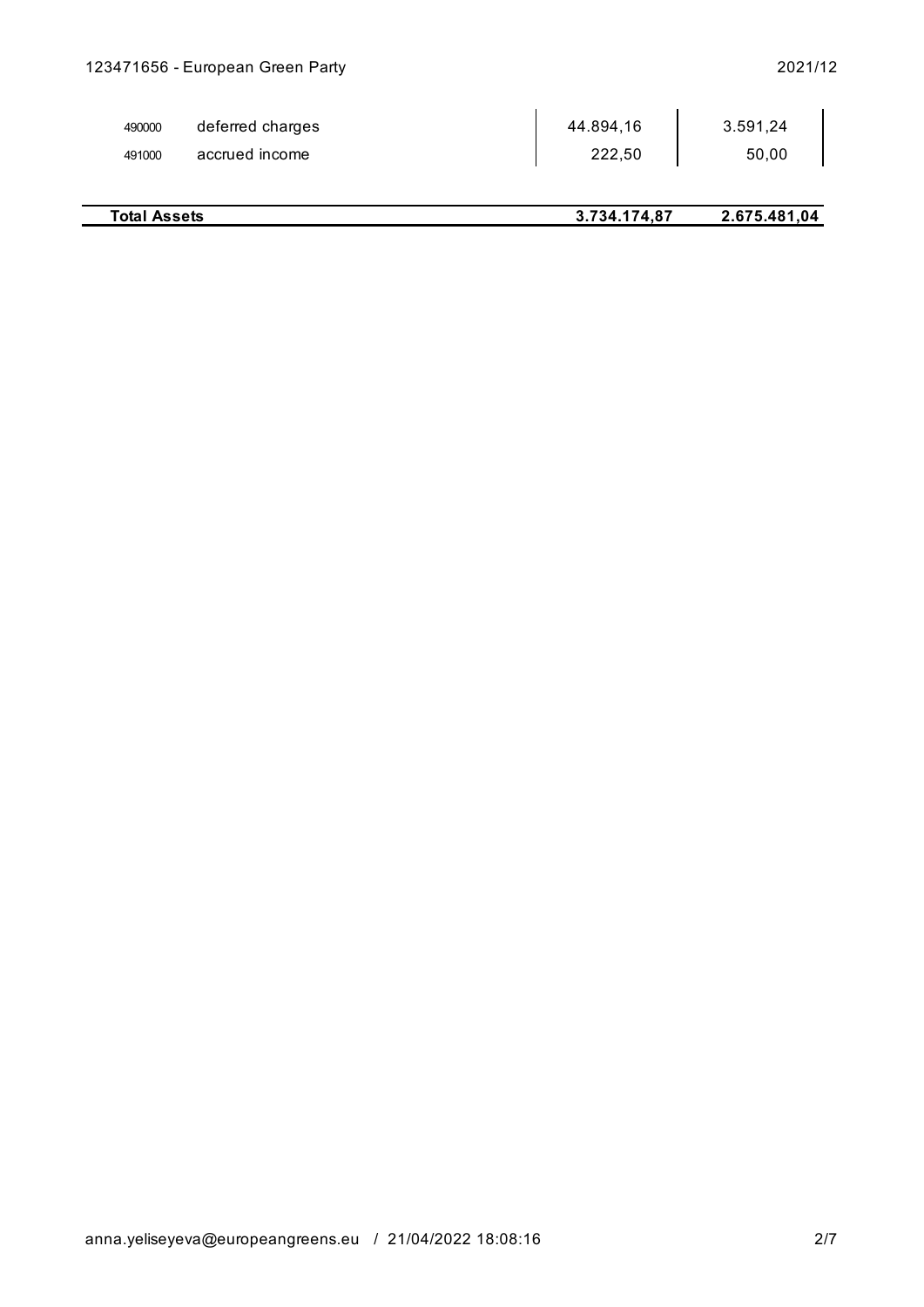**European Green Party**

| EQUITY AND LIABILITIES                     |                                                                                                                                                                                                                                                             |                                          |
|--------------------------------------------|-------------------------------------------------------------------------------------------------------------------------------------------------------------------------------------------------------------------------------------------------------------|------------------------------------------|
|                                            |                                                                                                                                                                                                                                                             |                                          |
| <b>CAPITAL AND RESERVES</b>                | 923.730,16                                                                                                                                                                                                                                                  | 832.553,37                               |
|                                            | 68.926,71                                                                                                                                                                                                                                                   | 68.926,71                                |
|                                            | 68.926,71                                                                                                                                                                                                                                                   | 68.926,71                                |
| Initial funds                              | 68.926,71                                                                                                                                                                                                                                                   | 68.926,71                                |
| <b>IV. Reserves</b>                        |                                                                                                                                                                                                                                                             | 763.626,66                               |
|                                            | 854.803,45                                                                                                                                                                                                                                                  | 763.626,66                               |
| Campaign fund                              | 234.588,59                                                                                                                                                                                                                                                  | 134.588,59                               |
| Social fund                                | 155.000,00                                                                                                                                                                                                                                                  | 155.000,00                               |
| Special fund                               | 50.000,00                                                                                                                                                                                                                                                   | 50.000,00                                |
| Congress fund                              | 225.000,00                                                                                                                                                                                                                                                  | 225.000,00                               |
| Available reserve                          | 190.214,86                                                                                                                                                                                                                                                  | 199.038,07                               |
|                                            | 0,00                                                                                                                                                                                                                                                        | 0,00                                     |
| <b>AMOUNTS PAYABLE</b>                     |                                                                                                                                                                                                                                                             | 1.842.927,67                             |
| IX. Amounts payable within 1 year          |                                                                                                                                                                                                                                                             | 280.091,11                               |
|                                            | 184.016,04                                                                                                                                                                                                                                                  | 75.554,76                                |
|                                            | 184.016,04                                                                                                                                                                                                                                                  | 75.554,76                                |
| <b>Suppliers</b>                           | 101.311,88                                                                                                                                                                                                                                                  | 43.126,65                                |
| Suppliers with a credit amount             | 6.607,00                                                                                                                                                                                                                                                    | 0,00                                     |
| Suppliers with a debit amount              | 0,00                                                                                                                                                                                                                                                        | 9.121,97                                 |
| Invoices to receive                        | 76.097,16                                                                                                                                                                                                                                                   | 23.306,14                                |
|                                            | 321.912,41                                                                                                                                                                                                                                                  | 204.536,35                               |
|                                            | 87.748,89                                                                                                                                                                                                                                                   | 24.813,60                                |
| VAT payable                                | 87.748,89                                                                                                                                                                                                                                                   | 24.813,60                                |
|                                            | 234.163,52                                                                                                                                                                                                                                                  | 179.722,75                               |
| Spanish social contribution + tax Sec.Gen. | 7.550,35                                                                                                                                                                                                                                                    | 2.020,92                                 |
| salaries to pay                            | 0,00                                                                                                                                                                                                                                                        | $-70,80$                                 |
| provision holiday pay                      | 226.613,17                                                                                                                                                                                                                                                  | 177.772,63                               |
|                                            | 2.304.516,26                                                                                                                                                                                                                                                | 1.562.836,56                             |
| accrued charges                            | 14.847,31                                                                                                                                                                                                                                                   | 1.562.836,56                             |
| deferred income                            | 2.289.668,95                                                                                                                                                                                                                                                | 0,00                                     |
|                                            | A. Issued capital<br>D. Available reserves<br>Result of the uncloses financial year<br>C. Trade debts<br>1. Suppliers<br>E. Debts concerning taxes, salaries and social costs<br>2. Renumaration and social costs<br>X. Accrued charges and deferred income | 854.803,45<br>2.810.444,71<br>505.928,45 |

**Total Liabilities**

**3.734.174,87 2.675.481,04**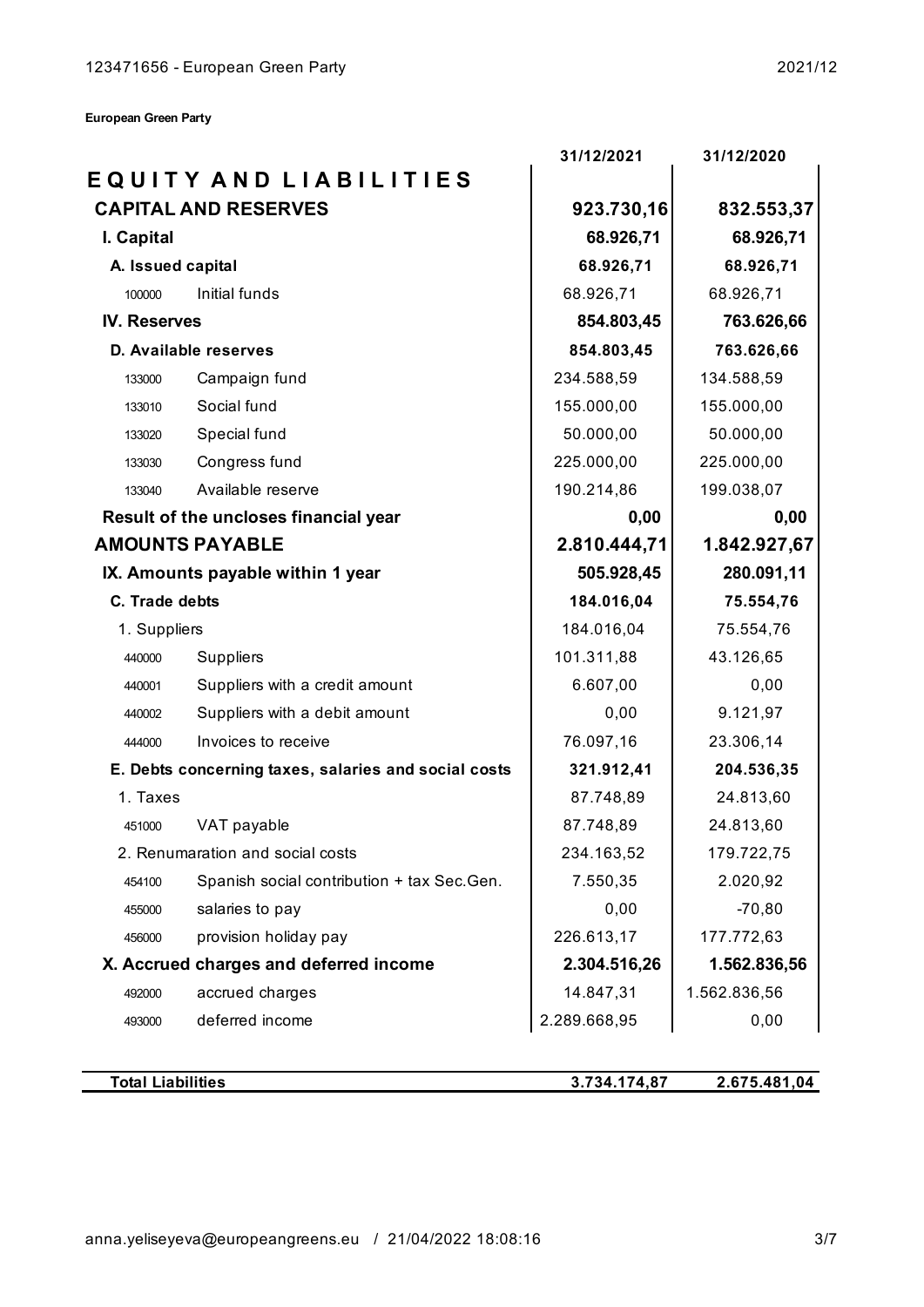|                                 |                                             | 31/12/2021    | 31/12/2020   |
|---------------------------------|---------------------------------------------|---------------|--------------|
|                                 | <b>INCOME STATEMENT</b>                     |               |              |
| I. Operating income and charges |                                             | 4.154.022,97  | 4.554.445,82 |
| <b>Other incomes</b>            |                                             | 4.154.022,97  | 4.554.445,82 |
| 730000                          | Membership fees Full Members                | 484.962,00    | 467.878,00   |
| 730010                          | <b>Candidate Members</b>                    | 450,00        | 450,00       |
| 730200                          | Participants fees                           | 16.160,00     | 27.560,01    |
| 730300                          | Donations - Revenues - TILT!                | 1.244,00      | 511,00       |
| 732000                          | Donations                                   | 9.863,50      | 2.768,00     |
| 736000                          | <b>Grant European Parliament</b>            | 4.347.644,00  | 3.932.126,00 |
| 736009                          | carry-over to next year                     | -2.289.668,95 | 0,00         |
| 736200                          | Return carry over                           | 1.539.995,67  | 84.699,00    |
| 740000                          | Invoiced costs                              | 382,11        | 737,16       |
| 743209                          | amount deductable                           | 30.231,56     | 24.549,74    |
| 743270                          | <b>Exonération PRP</b>                      | 4.364,99      | 6.483,95     |
| 743273                          | Exoneration PRP temporary staff             | 66,49         | 632,37       |
| 743291                          | recuperation meal cheques                   | 7.699,76      | 5.916,52     |
| 743293                          | recuperation meal cheques - temporary staff | 627,84        | 134,07       |
|                                 | I. Operating costs (-)                      | 4.058.605,19  | 4.329.001,83 |
|                                 | <b>B. Services and other goods</b>          | 1.735.905,16  | 2.525.931,98 |
|                                 | Services and other goods                    | 1.735.905,16  | 2.525.931,98 |
| 610000                          | Office rent                                 | 103.903,28    | 149.115,56   |
| 610020                          | Office charges (cleaning )                  | 20.139,21     | 49.645,56    |
| 610030                          | Other maintenance costs                     | 10.927,59     | 10.641,00    |
| 610100                          | Computers / IT equipment                    | 5.246,45      | 450,49       |
| 611000                          | maintenance copier                          | 631,95        | 1.417,22     |
| 611003                          | Maintenance - Internet                      | 28.213,20     | 18.486,29    |
| 611040                          | Other equipment                             | 23.773,82     | 10.294,56    |
| 611100                          | Costs relating to the installation          | 0,00          | $-250,00$    |
| 611900                          | carry-over previous year                    | 0,00          | 1.827,94     |
| 611910                          | carry-over to next year                     | 0,00          | 1.539.995,67 |
| 612000                          | Water, heating oil, electricity             | 4.772,02      | 6.214,75     |
| 612100                          | Telephones, mobile phones                   | 23.157,25     | 22.194,99    |
| 612110                          | Postal Charge                               | 18.938,63     | 7.790,41     |
| 612120                          | Transport costs                             | 4.548,37      | 59,90        |
| 612200                          | Documentation costs / other                 | 7.415,48      | 6.802,81     |
| 612205                          | Documentation costs / Archives              | 1.340,42      | 1.328,53     |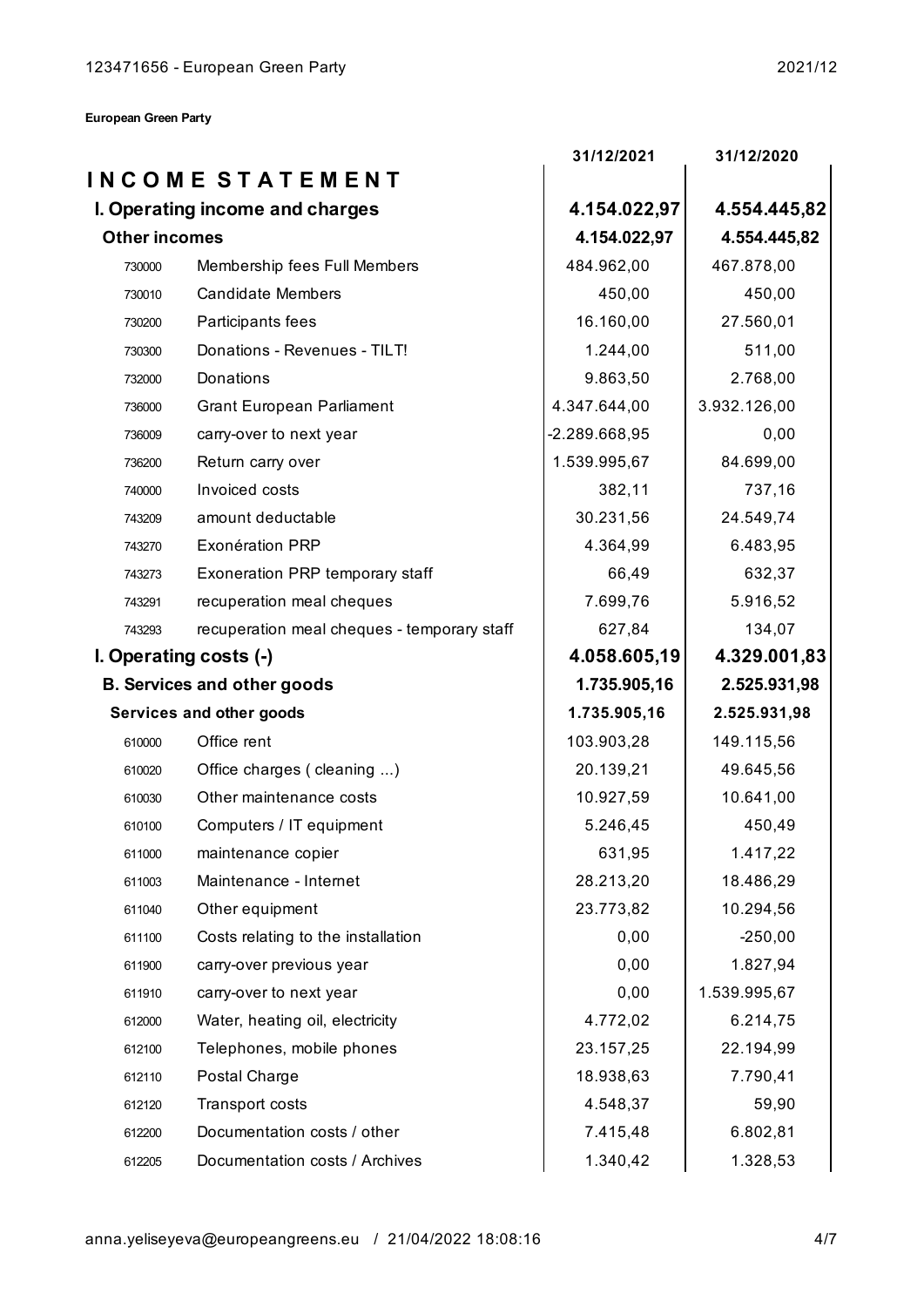l.

 $\ddot{\phantom{a}}$ 

| 612300 | Office supplies                          | 8.849,19   | 4.363,43  |
|--------|------------------------------------------|------------|-----------|
| 612305 | Office / small material                  | 13.676,46  | 10.041,16 |
| 612320 | Other infrastructure costs               | 3.411,60   | 67,50     |
| 612321 | Other administrative costs               | 78.432,26  | 31.849,38 |
| 613000 | membership fees                          | 1.000,00   | 1.000,00  |
| 613140 | Insurances (not for staff)               | 3.100,62   | 5.276,27  |
| 613205 | <b>Costs Secretariat Social</b>          | 13.173,22  | 11.194,32 |
| 613206 | Costs meal cheques company               | 4.107,50   | 2.895,00  |
| 613208 | Professional training staff              | 22.113,20  | 4.296,00  |
| 613210 | Attorney, Legal advice                   | 27.118,85  | 35.490,26 |
| 613211 | Accounting                               | 13.271,99  | 19.672,30 |
| 613212 | Auditing                                 | 171,00     | 121,00    |
| 613214 | Consultancy costs (expert, speaker )     | 164.780,71 | 26.795,00 |
| 613216 | Per diem Committee                       | 37.300,00  | 34.200,00 |
| 613217 | Photo / Video maker / other services     | 166.069,89 | 54.320,40 |
| 613250 | Legal publication                        | 133,58     | 205,48    |
| 613300 | Travel (flight)                          | 82.494,38  | 27.915,02 |
| 613301 | Travel (taxi)                            | 8.895,72   | 4.055,43  |
| 613302 | Travel (car)                             | 7.243,59   | 1.765,93  |
| 613303 | Travel (train - bus - boat)              | 28.280,80  | 9.557,97  |
| 613304 | <b>Bike rental</b>                       | 3,66       | 8,80      |
| 613306 | Participation / seminars and conferences | 136,34     | 25,00     |
| 613310 | Meetings /organisation (rent/plan/rooms) | 150.763,02 | 68.608,79 |
| 613311 | Food                                     | 97.672,89  | 27.600,38 |
| 613312 | Accommodation                            | 108.891,07 | 34.526,46 |
| 613313 | Meetings / interpretation                | 30.643,23  | 0,00      |
| 613314 | Meetings / hiring transportation         | 465,85     | 0,00      |
| 613315 | Meetings others (visa / assurances)      | 11.565,14  | 2.222,73  |
| 613320 | Committee members/ monthly fixed costs   | 5.760,00   | 5.760,00  |
| 613410 | CO2 Compensation                         | 456,07     | 0,00      |
| 613552 | Other meeting related costs              | 14.402,60  | 7.890,00  |
| 613650 | <b>FYEG</b> grant                        | 91.000,00  | 95.415,09 |
| 614000 | Translations                             | 41.072,04  | 19.104,84 |
| 614001 | Printing and reproduction / others costs | 3.586,10   | 1.206,10  |
| 614005 | Publication costs / others (party )      | 242,00     | 4.135,02  |
| 614020 | Publicity campaigns costs                | 104.832,34 | 31.340,66 |
| 614021 | Publicity costs / other campaigns        | 9.268,77   | 4.055,96  |
| 614100 | Internet sites / maintenance             | 84.680,69  | 76.184,96 |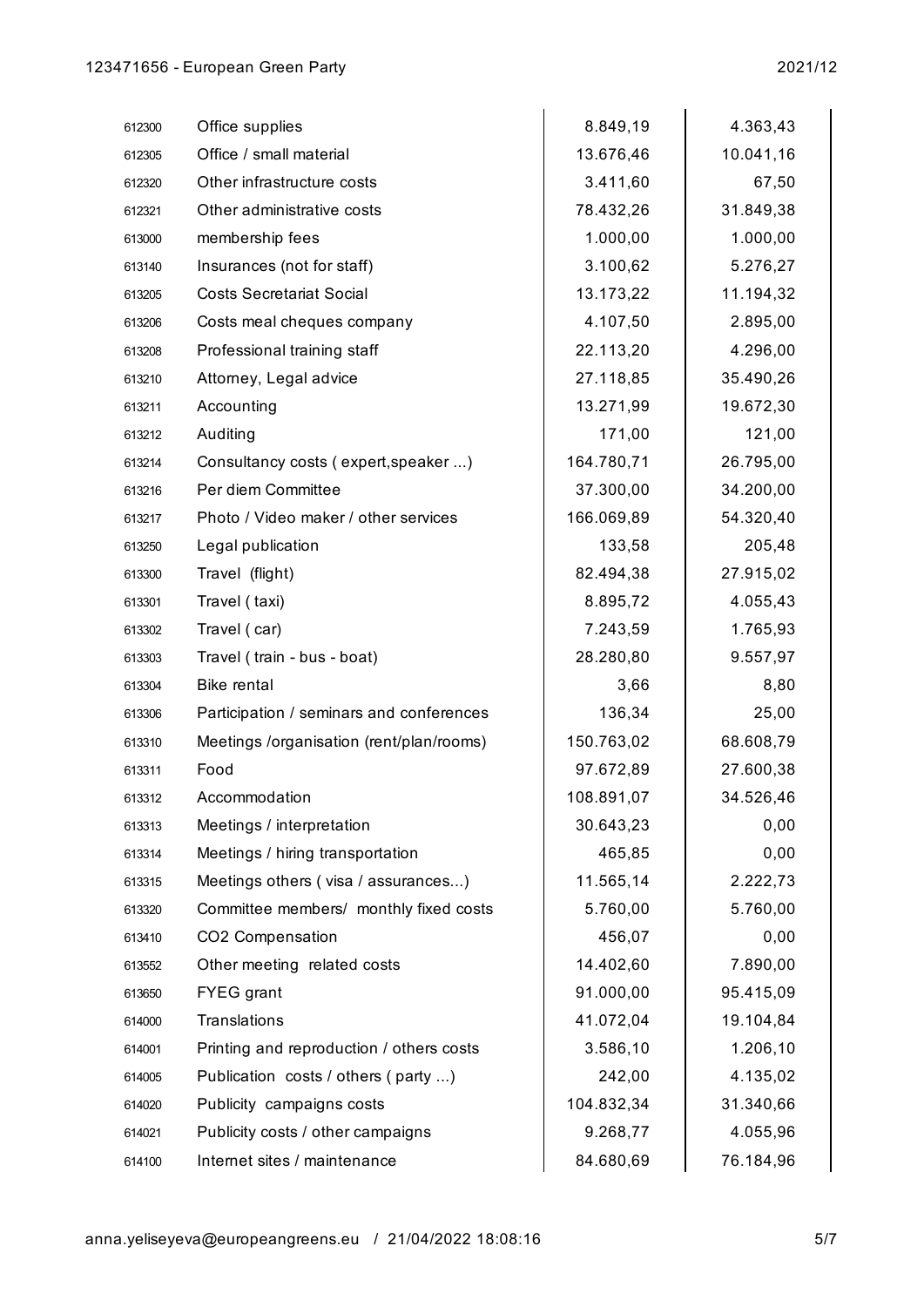| 0,00<br>Communication equipment (gadgets)<br>5.094,10<br>614200<br>10.079,27<br>8.656,81<br>Promoting materials campaigns<br>614300<br>0,00<br>Representation costs / Committee members<br>317,77<br>614500<br>0,00<br>Representation costs EGP<br>58,00<br>614502<br><b>C. Remunaration and social costs</b><br>2.264.124,84<br>1.740.762,97<br><b>Remuneration Staff</b><br>1.608.361,94<br>1.258.023,23<br>620200<br>65.721,07<br>Remuneration temporary Staff<br>22.664,36<br>620300<br>Empl.contrib.social Staff<br>369.561,01<br>289.619,65<br>621000<br>Empl.contrib.social/secretary general<br>15.995,64<br>17.589,09<br>621200<br>Empl.contrib.social /temporary Staff<br>13.315,56<br>5.307,26<br>621300<br>Other Personnell costs<br>61.670,97<br>22.600,88<br>623000<br>Other Costs - Insurance staff<br>27.024,68<br>27.532,96<br>623100<br>5.915,43<br>meal cheques (employees part)<br>7.694,31<br>623290<br>37.509,84<br>Meal cheques<br>28.823,91<br>623291<br>meal cheques (employees part) - temporary<br>633,29<br>134,07<br>623292<br>Meal cheques-temporary staff<br>3.058,56<br>653,13<br>623293<br>Other Personnell costs - Temporary Staff<br>4.737,43<br>668,21<br>623300<br>177.772,63<br>Allowance for vacation pay<br>226.613,17<br>625000<br>$-116.541,84$<br>Application of holiday pay provision<br>$-177.772,63$<br>625100<br>54.595,66<br>58.356,94<br><b>D.</b> Depreciations<br>3.408,50<br>2.248,81<br>Allow. for depr./ furniture<br>630200<br>Allow for deprec / Computers<br>21.693,01<br>20.150,50<br>630210<br>Allow.for deprec/other office equip.<br>14.521,10<br>24.035,09<br>630220<br>11.922,54<br>Allow for depr./renovation<br>14.973,05<br>630230<br>3.979,53<br>3.949,94<br><b>G. Other operating charges</b><br>3.979,53<br>3.949,94<br>Misc. operating expenses<br>643000<br>95.417,78<br>225.443,99<br>Operating profit (+)<br>II. Financial income<br>0,24<br>9,70<br>0,24<br>9,70<br>Advantageous payment differences<br>758000<br>$-8.194,67$<br>II. Financial costs (-)<br>0,00<br>Other financial charges<br>$-389,59$<br>650200<br>$-13,83$<br>Diff payments<br>$-0,01$<br>654000<br>Exchange differences<br>$-60,33$<br>0,00<br>654001<br>0,00<br>$-290,68$<br>Interest for delay<br>656200<br>$-8.134,33$<br><b>Banking expenses</b><br>$-2.322,28$<br>657000<br>0,00<br>$-23,97$<br>interest withholding tax<br>657300<br>3.954,44<br>III. Extraordinary income |        |                             |           |             |
|---------------------------------------------------------------------------------------------------------------------------------------------------------------------------------------------------------------------------------------------------------------------------------------------------------------------------------------------------------------------------------------------------------------------------------------------------------------------------------------------------------------------------------------------------------------------------------------------------------------------------------------------------------------------------------------------------------------------------------------------------------------------------------------------------------------------------------------------------------------------------------------------------------------------------------------------------------------------------------------------------------------------------------------------------------------------------------------------------------------------------------------------------------------------------------------------------------------------------------------------------------------------------------------------------------------------------------------------------------------------------------------------------------------------------------------------------------------------------------------------------------------------------------------------------------------------------------------------------------------------------------------------------------------------------------------------------------------------------------------------------------------------------------------------------------------------------------------------------------------------------------------------------------------------------------------------------------------------------------------------------------------------------------------------------------------------------------------------------------------------------------------------------------------------------------------------------------------------------------------------------------------------------------------------------------------------------------------------------------------------------------------------------------------------------------|--------|-----------------------------|-----------|-------------|
|                                                                                                                                                                                                                                                                                                                                                                                                                                                                                                                                                                                                                                                                                                                                                                                                                                                                                                                                                                                                                                                                                                                                                                                                                                                                                                                                                                                                                                                                                                                                                                                                                                                                                                                                                                                                                                                                                                                                                                                                                                                                                                                                                                                                                                                                                                                                                                                                                                 | 614105 | Internet sites/ development | 33.434,08 | 22.940,75   |
|                                                                                                                                                                                                                                                                                                                                                                                                                                                                                                                                                                                                                                                                                                                                                                                                                                                                                                                                                                                                                                                                                                                                                                                                                                                                                                                                                                                                                                                                                                                                                                                                                                                                                                                                                                                                                                                                                                                                                                                                                                                                                                                                                                                                                                                                                                                                                                                                                                 |        |                             |           |             |
|                                                                                                                                                                                                                                                                                                                                                                                                                                                                                                                                                                                                                                                                                                                                                                                                                                                                                                                                                                                                                                                                                                                                                                                                                                                                                                                                                                                                                                                                                                                                                                                                                                                                                                                                                                                                                                                                                                                                                                                                                                                                                                                                                                                                                                                                                                                                                                                                                                 |        |                             |           |             |
|                                                                                                                                                                                                                                                                                                                                                                                                                                                                                                                                                                                                                                                                                                                                                                                                                                                                                                                                                                                                                                                                                                                                                                                                                                                                                                                                                                                                                                                                                                                                                                                                                                                                                                                                                                                                                                                                                                                                                                                                                                                                                                                                                                                                                                                                                                                                                                                                                                 |        |                             |           |             |
|                                                                                                                                                                                                                                                                                                                                                                                                                                                                                                                                                                                                                                                                                                                                                                                                                                                                                                                                                                                                                                                                                                                                                                                                                                                                                                                                                                                                                                                                                                                                                                                                                                                                                                                                                                                                                                                                                                                                                                                                                                                                                                                                                                                                                                                                                                                                                                                                                                 |        |                             |           |             |
|                                                                                                                                                                                                                                                                                                                                                                                                                                                                                                                                                                                                                                                                                                                                                                                                                                                                                                                                                                                                                                                                                                                                                                                                                                                                                                                                                                                                                                                                                                                                                                                                                                                                                                                                                                                                                                                                                                                                                                                                                                                                                                                                                                                                                                                                                                                                                                                                                                 |        |                             |           |             |
|                                                                                                                                                                                                                                                                                                                                                                                                                                                                                                                                                                                                                                                                                                                                                                                                                                                                                                                                                                                                                                                                                                                                                                                                                                                                                                                                                                                                                                                                                                                                                                                                                                                                                                                                                                                                                                                                                                                                                                                                                                                                                                                                                                                                                                                                                                                                                                                                                                 |        |                             |           |             |
|                                                                                                                                                                                                                                                                                                                                                                                                                                                                                                                                                                                                                                                                                                                                                                                                                                                                                                                                                                                                                                                                                                                                                                                                                                                                                                                                                                                                                                                                                                                                                                                                                                                                                                                                                                                                                                                                                                                                                                                                                                                                                                                                                                                                                                                                                                                                                                                                                                 |        |                             |           |             |
|                                                                                                                                                                                                                                                                                                                                                                                                                                                                                                                                                                                                                                                                                                                                                                                                                                                                                                                                                                                                                                                                                                                                                                                                                                                                                                                                                                                                                                                                                                                                                                                                                                                                                                                                                                                                                                                                                                                                                                                                                                                                                                                                                                                                                                                                                                                                                                                                                                 |        |                             |           |             |
|                                                                                                                                                                                                                                                                                                                                                                                                                                                                                                                                                                                                                                                                                                                                                                                                                                                                                                                                                                                                                                                                                                                                                                                                                                                                                                                                                                                                                                                                                                                                                                                                                                                                                                                                                                                                                                                                                                                                                                                                                                                                                                                                                                                                                                                                                                                                                                                                                                 |        |                             |           |             |
|                                                                                                                                                                                                                                                                                                                                                                                                                                                                                                                                                                                                                                                                                                                                                                                                                                                                                                                                                                                                                                                                                                                                                                                                                                                                                                                                                                                                                                                                                                                                                                                                                                                                                                                                                                                                                                                                                                                                                                                                                                                                                                                                                                                                                                                                                                                                                                                                                                 |        |                             |           |             |
|                                                                                                                                                                                                                                                                                                                                                                                                                                                                                                                                                                                                                                                                                                                                                                                                                                                                                                                                                                                                                                                                                                                                                                                                                                                                                                                                                                                                                                                                                                                                                                                                                                                                                                                                                                                                                                                                                                                                                                                                                                                                                                                                                                                                                                                                                                                                                                                                                                 |        |                             |           |             |
|                                                                                                                                                                                                                                                                                                                                                                                                                                                                                                                                                                                                                                                                                                                                                                                                                                                                                                                                                                                                                                                                                                                                                                                                                                                                                                                                                                                                                                                                                                                                                                                                                                                                                                                                                                                                                                                                                                                                                                                                                                                                                                                                                                                                                                                                                                                                                                                                                                 |        |                             |           |             |
|                                                                                                                                                                                                                                                                                                                                                                                                                                                                                                                                                                                                                                                                                                                                                                                                                                                                                                                                                                                                                                                                                                                                                                                                                                                                                                                                                                                                                                                                                                                                                                                                                                                                                                                                                                                                                                                                                                                                                                                                                                                                                                                                                                                                                                                                                                                                                                                                                                 |        |                             |           |             |
|                                                                                                                                                                                                                                                                                                                                                                                                                                                                                                                                                                                                                                                                                                                                                                                                                                                                                                                                                                                                                                                                                                                                                                                                                                                                                                                                                                                                                                                                                                                                                                                                                                                                                                                                                                                                                                                                                                                                                                                                                                                                                                                                                                                                                                                                                                                                                                                                                                 |        |                             |           |             |
|                                                                                                                                                                                                                                                                                                                                                                                                                                                                                                                                                                                                                                                                                                                                                                                                                                                                                                                                                                                                                                                                                                                                                                                                                                                                                                                                                                                                                                                                                                                                                                                                                                                                                                                                                                                                                                                                                                                                                                                                                                                                                                                                                                                                                                                                                                                                                                                                                                 |        |                             |           |             |
|                                                                                                                                                                                                                                                                                                                                                                                                                                                                                                                                                                                                                                                                                                                                                                                                                                                                                                                                                                                                                                                                                                                                                                                                                                                                                                                                                                                                                                                                                                                                                                                                                                                                                                                                                                                                                                                                                                                                                                                                                                                                                                                                                                                                                                                                                                                                                                                                                                 |        |                             |           |             |
|                                                                                                                                                                                                                                                                                                                                                                                                                                                                                                                                                                                                                                                                                                                                                                                                                                                                                                                                                                                                                                                                                                                                                                                                                                                                                                                                                                                                                                                                                                                                                                                                                                                                                                                                                                                                                                                                                                                                                                                                                                                                                                                                                                                                                                                                                                                                                                                                                                 |        |                             |           |             |
|                                                                                                                                                                                                                                                                                                                                                                                                                                                                                                                                                                                                                                                                                                                                                                                                                                                                                                                                                                                                                                                                                                                                                                                                                                                                                                                                                                                                                                                                                                                                                                                                                                                                                                                                                                                                                                                                                                                                                                                                                                                                                                                                                                                                                                                                                                                                                                                                                                 |        |                             |           |             |
|                                                                                                                                                                                                                                                                                                                                                                                                                                                                                                                                                                                                                                                                                                                                                                                                                                                                                                                                                                                                                                                                                                                                                                                                                                                                                                                                                                                                                                                                                                                                                                                                                                                                                                                                                                                                                                                                                                                                                                                                                                                                                                                                                                                                                                                                                                                                                                                                                                 |        |                             |           |             |
|                                                                                                                                                                                                                                                                                                                                                                                                                                                                                                                                                                                                                                                                                                                                                                                                                                                                                                                                                                                                                                                                                                                                                                                                                                                                                                                                                                                                                                                                                                                                                                                                                                                                                                                                                                                                                                                                                                                                                                                                                                                                                                                                                                                                                                                                                                                                                                                                                                 |        |                             |           |             |
|                                                                                                                                                                                                                                                                                                                                                                                                                                                                                                                                                                                                                                                                                                                                                                                                                                                                                                                                                                                                                                                                                                                                                                                                                                                                                                                                                                                                                                                                                                                                                                                                                                                                                                                                                                                                                                                                                                                                                                                                                                                                                                                                                                                                                                                                                                                                                                                                                                 |        |                             |           |             |
|                                                                                                                                                                                                                                                                                                                                                                                                                                                                                                                                                                                                                                                                                                                                                                                                                                                                                                                                                                                                                                                                                                                                                                                                                                                                                                                                                                                                                                                                                                                                                                                                                                                                                                                                                                                                                                                                                                                                                                                                                                                                                                                                                                                                                                                                                                                                                                                                                                 |        |                             |           |             |
|                                                                                                                                                                                                                                                                                                                                                                                                                                                                                                                                                                                                                                                                                                                                                                                                                                                                                                                                                                                                                                                                                                                                                                                                                                                                                                                                                                                                                                                                                                                                                                                                                                                                                                                                                                                                                                                                                                                                                                                                                                                                                                                                                                                                                                                                                                                                                                                                                                 |        |                             |           |             |
|                                                                                                                                                                                                                                                                                                                                                                                                                                                                                                                                                                                                                                                                                                                                                                                                                                                                                                                                                                                                                                                                                                                                                                                                                                                                                                                                                                                                                                                                                                                                                                                                                                                                                                                                                                                                                                                                                                                                                                                                                                                                                                                                                                                                                                                                                                                                                                                                                                 |        |                             |           |             |
|                                                                                                                                                                                                                                                                                                                                                                                                                                                                                                                                                                                                                                                                                                                                                                                                                                                                                                                                                                                                                                                                                                                                                                                                                                                                                                                                                                                                                                                                                                                                                                                                                                                                                                                                                                                                                                                                                                                                                                                                                                                                                                                                                                                                                                                                                                                                                                                                                                 |        |                             |           |             |
|                                                                                                                                                                                                                                                                                                                                                                                                                                                                                                                                                                                                                                                                                                                                                                                                                                                                                                                                                                                                                                                                                                                                                                                                                                                                                                                                                                                                                                                                                                                                                                                                                                                                                                                                                                                                                                                                                                                                                                                                                                                                                                                                                                                                                                                                                                                                                                                                                                 |        |                             |           |             |
|                                                                                                                                                                                                                                                                                                                                                                                                                                                                                                                                                                                                                                                                                                                                                                                                                                                                                                                                                                                                                                                                                                                                                                                                                                                                                                                                                                                                                                                                                                                                                                                                                                                                                                                                                                                                                                                                                                                                                                                                                                                                                                                                                                                                                                                                                                                                                                                                                                 |        |                             |           |             |
|                                                                                                                                                                                                                                                                                                                                                                                                                                                                                                                                                                                                                                                                                                                                                                                                                                                                                                                                                                                                                                                                                                                                                                                                                                                                                                                                                                                                                                                                                                                                                                                                                                                                                                                                                                                                                                                                                                                                                                                                                                                                                                                                                                                                                                                                                                                                                                                                                                 |        |                             |           |             |
|                                                                                                                                                                                                                                                                                                                                                                                                                                                                                                                                                                                                                                                                                                                                                                                                                                                                                                                                                                                                                                                                                                                                                                                                                                                                                                                                                                                                                                                                                                                                                                                                                                                                                                                                                                                                                                                                                                                                                                                                                                                                                                                                                                                                                                                                                                                                                                                                                                 |        |                             |           |             |
|                                                                                                                                                                                                                                                                                                                                                                                                                                                                                                                                                                                                                                                                                                                                                                                                                                                                                                                                                                                                                                                                                                                                                                                                                                                                                                                                                                                                                                                                                                                                                                                                                                                                                                                                                                                                                                                                                                                                                                                                                                                                                                                                                                                                                                                                                                                                                                                                                                 |        |                             |           | $-3.040,35$ |
|                                                                                                                                                                                                                                                                                                                                                                                                                                                                                                                                                                                                                                                                                                                                                                                                                                                                                                                                                                                                                                                                                                                                                                                                                                                                                                                                                                                                                                                                                                                                                                                                                                                                                                                                                                                                                                                                                                                                                                                                                                                                                                                                                                                                                                                                                                                                                                                                                                 |        |                             |           |             |
|                                                                                                                                                                                                                                                                                                                                                                                                                                                                                                                                                                                                                                                                                                                                                                                                                                                                                                                                                                                                                                                                                                                                                                                                                                                                                                                                                                                                                                                                                                                                                                                                                                                                                                                                                                                                                                                                                                                                                                                                                                                                                                                                                                                                                                                                                                                                                                                                                                 |        |                             |           |             |
|                                                                                                                                                                                                                                                                                                                                                                                                                                                                                                                                                                                                                                                                                                                                                                                                                                                                                                                                                                                                                                                                                                                                                                                                                                                                                                                                                                                                                                                                                                                                                                                                                                                                                                                                                                                                                                                                                                                                                                                                                                                                                                                                                                                                                                                                                                                                                                                                                                 |        |                             |           |             |
|                                                                                                                                                                                                                                                                                                                                                                                                                                                                                                                                                                                                                                                                                                                                                                                                                                                                                                                                                                                                                                                                                                                                                                                                                                                                                                                                                                                                                                                                                                                                                                                                                                                                                                                                                                                                                                                                                                                                                                                                                                                                                                                                                                                                                                                                                                                                                                                                                                 |        |                             |           |             |
|                                                                                                                                                                                                                                                                                                                                                                                                                                                                                                                                                                                                                                                                                                                                                                                                                                                                                                                                                                                                                                                                                                                                                                                                                                                                                                                                                                                                                                                                                                                                                                                                                                                                                                                                                                                                                                                                                                                                                                                                                                                                                                                                                                                                                                                                                                                                                                                                                                 |        |                             |           |             |
|                                                                                                                                                                                                                                                                                                                                                                                                                                                                                                                                                                                                                                                                                                                                                                                                                                                                                                                                                                                                                                                                                                                                                                                                                                                                                                                                                                                                                                                                                                                                                                                                                                                                                                                                                                                                                                                                                                                                                                                                                                                                                                                                                                                                                                                                                                                                                                                                                                 |        |                             |           |             |
|                                                                                                                                                                                                                                                                                                                                                                                                                                                                                                                                                                                                                                                                                                                                                                                                                                                                                                                                                                                                                                                                                                                                                                                                                                                                                                                                                                                                                                                                                                                                                                                                                                                                                                                                                                                                                                                                                                                                                                                                                                                                                                                                                                                                                                                                                                                                                                                                                                 |        |                             |           | 5.194,88    |